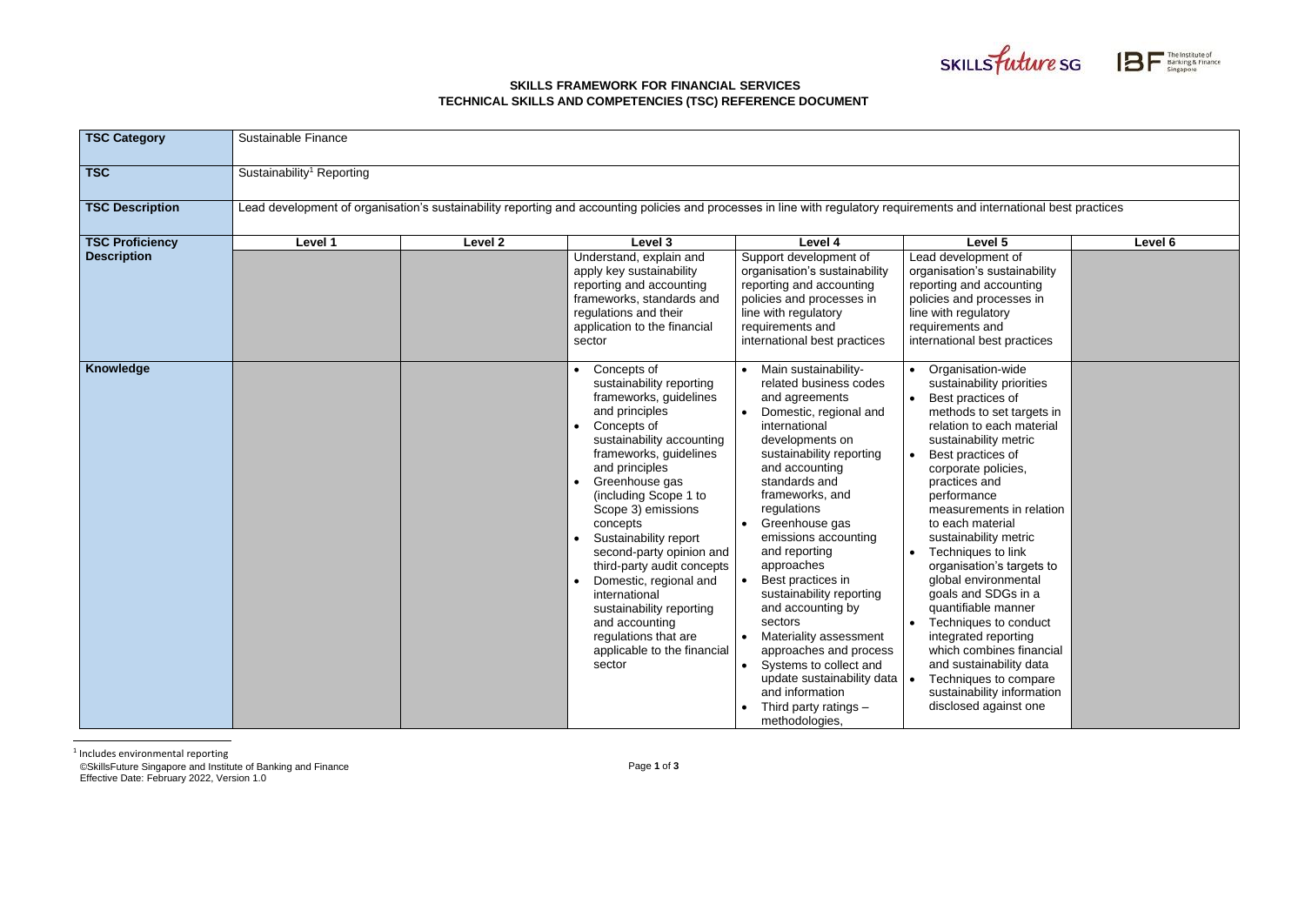## **SKILLS FRAMEWORK FOR FINANCIAL SERVICES TECHNICAL SKILLS AND COMPETENCIES (TSC) REFERENCE DOCUMENT**

©SkillsFuture Singapore and Institute of Banking and Finance Effective Date: February 2022, Version 1.0

Page **2** of **3**





| standard vs another<br>standard<br>Techniques to compare<br>sustainability report<br>second-party opinion /<br>third-party audit reports<br>against one standard vs<br>another standard |  |
|-----------------------------------------------------------------------------------------------------------------------------------------------------------------------------------------|--|
| Drive organisation's                                                                                                                                                                    |  |
| selection of sustainability                                                                                                                                                             |  |
| reporting frameworks to                                                                                                                                                                 |  |
| disclose against (for non-                                                                                                                                                              |  |
| mandatory regimes)                                                                                                                                                                      |  |
| Develop organisation's                                                                                                                                                                  |  |
| sustainability reporting<br>strategy, approach,                                                                                                                                         |  |
| policies and processes                                                                                                                                                                  |  |
| Conduct materiality                                                                                                                                                                     |  |
| assessment that is                                                                                                                                                                      |  |
| relevant to the                                                                                                                                                                         |  |
| organisation                                                                                                                                                                            |  |
| Establish short- and                                                                                                                                                                    |  |
| long-term targets in                                                                                                                                                                    |  |
| relation to each                                                                                                                                                                        |  |
| environmental (or social                                                                                                                                                                |  |
| or governance)                                                                                                                                                                          |  |
| sustainability metric that                                                                                                                                                              |  |
| is material to the                                                                                                                                                                      |  |
| organisation                                                                                                                                                                            |  |
| Develop a system to                                                                                                                                                                     |  |
| collect and review the                                                                                                                                                                  |  |
| integrity of sustainability                                                                                                                                                             |  |
| data collected                                                                                                                                                                          |  |
| Draft sustainability                                                                                                                                                                    |  |
| reporting products and<br>materials in line with                                                                                                                                        |  |
| regulatory requirements                                                                                                                                                                 |  |
| and international best                                                                                                                                                                  |  |
| practices                                                                                                                                                                               |  |
| Assess effectiveness of                                                                                                                                                                 |  |
| sustainability disclosures                                                                                                                                                              |  |

|                  |                                                                                                                                                                                                                                                                                                                                                                                                                                                                                                                            | applications and<br>limitations<br>Sustainability report<br>second-party opinion and<br>third-party audit<br>standards and guidelines<br>Methodologies to assess<br>and benchmark<br>disclosed information<br>against international<br>standards and best<br>practices                                                                                                                                                                                                                                                                                                                                                                                                                                                                                         | standard vs another<br>standard<br>Techniques to compare<br>sustainability report<br>second-party opinion /<br>third-party audit reports<br>against one standard vs<br>another standard                                                                                                                                                                                                                                                                                                                                                                                                                                                                                                                                                                                                                                                                 |
|------------------|----------------------------------------------------------------------------------------------------------------------------------------------------------------------------------------------------------------------------------------------------------------------------------------------------------------------------------------------------------------------------------------------------------------------------------------------------------------------------------------------------------------------------|----------------------------------------------------------------------------------------------------------------------------------------------------------------------------------------------------------------------------------------------------------------------------------------------------------------------------------------------------------------------------------------------------------------------------------------------------------------------------------------------------------------------------------------------------------------------------------------------------------------------------------------------------------------------------------------------------------------------------------------------------------------|---------------------------------------------------------------------------------------------------------------------------------------------------------------------------------------------------------------------------------------------------------------------------------------------------------------------------------------------------------------------------------------------------------------------------------------------------------------------------------------------------------------------------------------------------------------------------------------------------------------------------------------------------------------------------------------------------------------------------------------------------------------------------------------------------------------------------------------------------------|
| <b>Abilities</b> | Explain how<br>sustainability reporting<br>and accounting can<br>support sustainability<br>goals of organisation,<br>financial sector and<br>economy<br>Explain the associated<br>financial risk exposures<br>from different<br>sustainability disclosure<br>metrics to the<br>organisation<br>Explain sustainability<br>reporting and accounting<br>frameworks, standards<br>and regulations relevant<br>to the organisation<br>Support implementation<br>of organisation's<br>sustainability reporting<br>and accounting | Assess and analyse<br>leading international<br>sustainability reporting<br>developments,<br>regulations and<br>frameworks and the<br>implications for the<br>financial sector<br>Support development of<br>organisation's<br>sustainability reporting<br>strategy, approach,<br>policies and processes<br>Support data collection<br>as inputs into<br>sustainability reporting<br>and accounting<br>Support drafting of<br>sustainability reporting<br>products and materials<br>Support alignment of<br>sustainability reporting<br>products and materials<br>with regulatory<br>requirements and<br>international best<br>practices<br>Support the selection of<br>sustainability report<br>second-party opinion/<br>third-party audit service<br>providers | Drive organisation's<br>selection of sustainabilit<br>reporting frameworks to<br>disclose against (for nor<br>mandatory regimes)<br>Develop organisation's<br>sustainability reporting<br>strategy, approach,<br>policies and processes<br><b>Conduct materiality</b><br>assessment that is<br>relevant to the<br>organisation<br>Establish short- and<br>long-term targets in<br>relation to each<br>environmental (or social<br>or governance)<br>sustainability metric that<br>is material to the<br>organisation<br>Develop a system to<br>$\bullet$<br>collect and review the<br>integrity of sustainability<br>data collected<br>Draft sustainability<br>reporting products and<br>materials in line with<br>regulatory requirements<br>and international best<br>practices<br>Assess effectiveness of<br>$\bullet$<br>sustainability disclosure: |